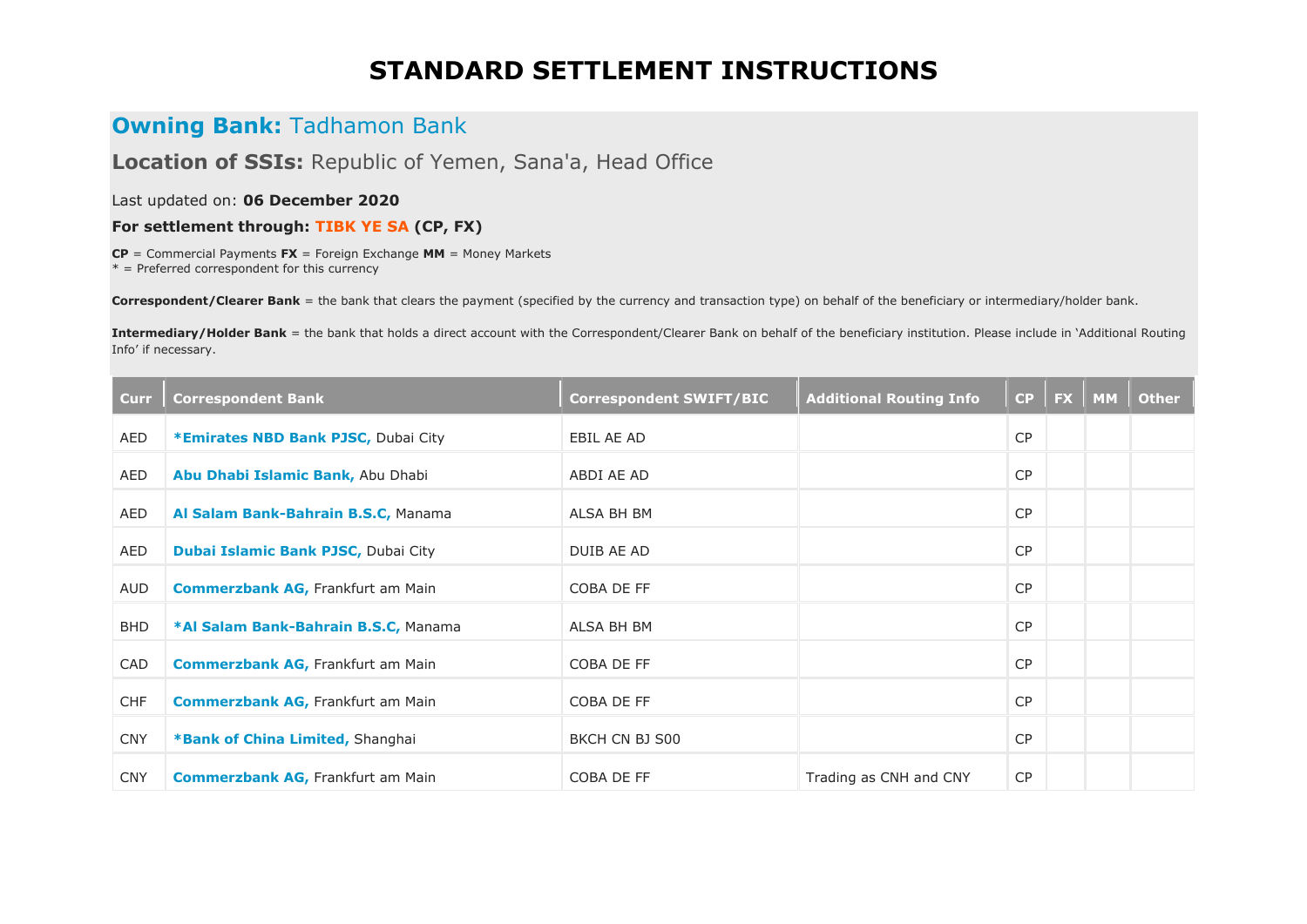## **STANDARD SETTLEMENT INSTRUCTIONS**

| <b>Curr</b> | <b>Correspondent Bank</b>                   | <b>Correspondent SWIFT/BIC</b> | <b>Additional Routing Info</b> | CP        | <b>FX</b> | <b>MM</b> | <b>Other</b> |
|-------------|---------------------------------------------|--------------------------------|--------------------------------|-----------|-----------|-----------|--------------|
| EUR         | *Commerzbank AG, Frankfurt am Main          | COBA DE FF                     |                                | CP        |           |           |              |
| EUR         | Al Salam Bank-Bahrain B.S.C, Manama         | ALSA BH BM                     |                                | CP        |           |           |              |
| <b>EUR</b>  | Albaraka Türk Katilim Bankasi AS, Istanbul  | <b>BTFH TR IS</b>              |                                | <b>CP</b> |           |           |              |
| <b>EUR</b>  | <b>Banca UBAE SpA, Rome</b>                 | UBAI IT RR                     |                                | CP        |           |           |              |
| <b>EUR</b>  | <b>Bank of Beirut (UK) Ltd, London</b>      | <b>BRBA GB 2L</b>              |                                | <b>CP</b> |           |           |              |
| <b>EUR</b>  | <b>Bank of Beirut SAL, Limassol</b>         | <b>BABE CY 2N</b>              |                                | CP        |           |           |              |
| <b>EUR</b>  | <b>BPER Banca SpA, Modena</b>               | BPMO IT 22                     |                                | CP        |           |           |              |
| <b>EUR</b>  | <b>Commerzbank AG, Frankfurt am Main</b>    | COBA DE FF                     |                                |           | <b>FX</b> |           |              |
| <b>EUR</b>  | <b>UniCredit Bank AG, Munich</b>            | <b>HYVE DE MM</b>              |                                | CP        |           |           |              |
| GBP         | <b>Byblos Bank Europe SA, London</b>        | BYBB GB 2L                     |                                | CP        |           |           |              |
| GBP         | <b>Commerzbank AG, Frankfurt am Main</b>    | COBA DE FF                     |                                | CP        |           |           |              |
| JOD         | Jordan Islamic Bank, Amman                  | JIBA JO AM                     |                                | CP        |           |           |              |
| JOD         | The Housing Bank for Trade & Finance, Amman | HBHO JO AX                     |                                | CP        |           |           |              |
| JPY         | *Sumitomo Mitsui Banking Corporation, Tokyo | SMBC JP JT                     |                                | CP        |           |           |              |
| JPY         | <b>Commerzbank AG, Frankfurt am Main</b>    | COBA DE FF                     |                                | CP        |           |           |              |
| <b>NZD</b>  | <b>Commerzbank AG, Frankfurt am Main</b>    | COBA DE FF                     |                                | CP        |           |           |              |
| <b>OMR</b>  | Al Salam Bank-Bahrain B.S.C, Manama         | ALSA BH BM                     |                                | CP        | <b>FX</b> |           |              |